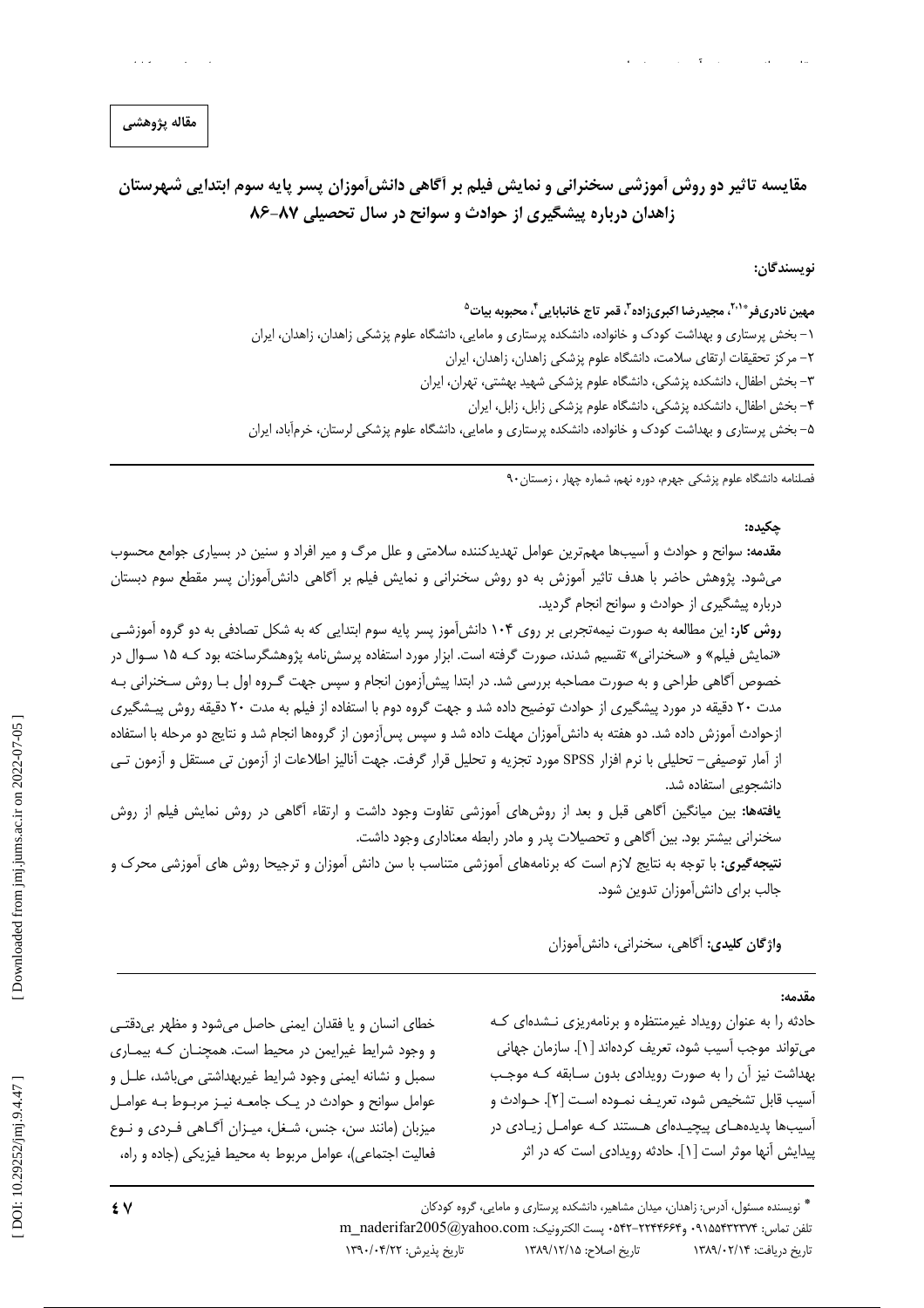محل تحصیل، محل زندگی، اوضاع خانوادگی و شرایط جوی)، عوامل اجتماعي (مثل فقدان نگرش و فرهنگ ايمني و يـا عـدم كنترل قوانين و مقررات و عدم احترام به رعايت آن ماننـد عـدم طراحی صحیح و بهداشتی در تیپ منازل و مدارس، جـادههـا و سایر اماکن) میباشد [۳]. دهه حاضر، دهه پیشگیری از سـوانح نام گرفته است. همین طور عـادات فـردی نقـش مهمـی در كاهش و كنترل حوادث به عهـده دارد، عـدم آمـوزش بـه افـراد اجتماع به خصوص در مدارس نیز بخش مهمی از زنجیره علل و عوامل بالقوه بروز حوادث و سوانح را تشكيل مى دهد [٣].

در این میان کودکان حساس ترین و آسیبپذیرترین افراد در مقابل بيماري ها و سوانح مي باشند [۴]. مطالعات متعدد نشان می دهد که هر ساله میلیون ها کودک به دنبال سوانح جان خود را از دست میدهند و گروه کثیری از آنها برای همیشه دچارمعلولیت و ناتوانی میگردند. سوانح در کودکان به اشکال مختلف مشاهده می گردد از جمله: مسمومیتها، سقوط از بلندی، برق گرفتگی، خفگی، سوختگی، صدمات ناشی از تنبیه بدنی و تصادف كه با توجه به سن كودك، نوع خاصى از سانحه در آنها بیشتر اتفاق می افتد [۵]. بر اساس آمار پزشکی قانونی، در کشور ما نیز سوانح دومین علت مرگ و میر کودکان شناخته شده است. نتایج کسب شده از مطالعهای در استان خراسان حاکی از آن است که سوانح دومین علت مرگ و میر کودکان زیر ۵ سال است. همچنین پژوهش انجامشده در کرمان نشان می دهد که روند كلي حوادث با افزايش سن كاهش مي يابد و به عبارتي بين سن و سانحه رابطه معکوس برقرار است [۶].

نوع سانحه با رشد طبیعی و رفتار تکاملی کودک ارتباط نزدیکی دارد، چنان که سوختگی ناشی از آب جوش و مسمومیت در دوران نوپایی و حوادثی نظیر تصادف و سقوط در کودکان سن مدرسه بعنوان علل عمده سوانح محسوب مى شوند [٧]. طبق آمار سازمان پزشکی قانونی تهران، در سالهای ۷۵ و ۷۶ و ۷۷ و ۶ ماهه اول ۷۸ از میان ۱۴۳۹ کودک فوت شده (۸۸۴ پسر و ۵۵۵ دختر) که به این مرکز ارجاع شدهاند، ۱۰۷۲ مورد، ناشی از حوادث بودهاند، (البته این دو رقم با هم قابل مقایسه نمیباشند چون بر طبق قانون تمامی اجساد اطفال جهت اتوپسی به سازمان پزشکی قانونی ارجاع نمیشوند و تنها مرگهای ناشی از حوادث (تصادفات، سوختگی، خودکشـی، مسمومیـت) اتوپسی می شوند. بر اساس این تحقیـق علل حوادث به قرار زیر است: تصادفات ۵۳/۸۷ درصد، سوختگیها ۲۴/۲۹ درصد، برق گرفتگی ۳/۹۱ درصد، غرق شدگی ۴/۱۹ درصد، سقوط از ارتفاع ۳/۷۷ درصد، مسمومیت ٢/٧٣ درصد، بلع جسم خارجی ٣ درصد، سلاحهای سرد (چاقو ۲/۴۶ درصد)، گلولهخوردگی ۰/۱۸ درصد، حلق آویز ۰/۴۵ درصد و متفرقه شامل ریزش آوار و انفجار ۱/۱۸

درصد. اکثریت کودکان سانحهدیده، (۴۰/۹ درصد) در محدوده سنی ۷ تا ۱۲ سال قرار داشته و از نظر جنس، ۶۷/۲ درصد آنها مذكر بودند [٨].

در خصوص پیشگیری از حوادث و سوانح، برخورداری از دانش و اطلاعات درباره شرایط پیدایش بروز حوادث و راههای برخورد با آنهاست، آگاهی و عبرت از نتایج وقوع حوادث تلخ باید منجر به عكس|لعمل مناسب در جهت حذف زمينه بروز آنها گردد. ايجاد نگرش مطلوب و رفتارهای مناسب برای پیشگیری از حوادث در فرهنگ ایمنی نیز بسیار مهم تلقی میشود. به عبارت دیگر آموزش موازین و اصول پیشگیری از حوادث جزء لاینفک فرهنگ و آموزش هر کشور محسوب میشود . این آموزش ها باید در سنین فراگیری کودکان در اختیار آنها قرار داده شود تا باورها و رفتارهای سالم و ایمن در آنها توسعه یابد [۹].

سخنرانی از متداول ترین و سادهترین انواع ارتباط کلامی است كه معلم مىتواند از آن براى انتقال عقايد، افكار، اطلاعات، آموزش مهارت و تغییر گرایش دانش آموزان استفاده کند. در این روش معلم برقراركننده ارتباط كلامى بوده و فراگيران در جريان ارتباط نقش غیر فعال خود را دارا هستند. آموزش منظم و موثر كاملا به رسانههاى آموزشى متكى است. رسانه آموزشى موقعیتی را فراهم میکند که فراگیر به دانش، مهارت و یا نگرشی دستیابی پیدا میکند. ثابت شده که اثری که رسانهها در ذهن میگذارند، عمیقتر و دقیقتر از اثری است که ارائه همان پیام از طریق نوشته و یا کلمات و صحبت ایجاد می کند. استفاده از روشهای مختلف آموزش می تواند در افزایش سطح آگاهی-های این گروه تاثیر مثبت داشته و نهایتا"در بهبود رفتارها و عملکرد پیشگیری از حوادث موثر باشد [۱۰]. تلویزیون را می-توان مؤثرترین و محرکترین وسیله ارتباطی با مخاطب به شمار آورد که می توان اضافه شدن تصاویر متحرک رنگی را عامل اصلی در این اثربخشی و برانگیزانندگی عنوان کرد که می تواند منجر به انتقال پیام سلامت از لحاظ احساسی و هیجانی شود. چندین بررسی نشان دادند که در معرض قرار گرفتن با اطلاعات و رفتارهای سلامت از طریق رسانههای سرگرم کننده حتی به صورت مختصر می تواند تأثیری قوی داشته باشد [١١]. موقعیت خاص مدرسه به عنوان كانون تجمع دانش آموزان و نقش معلمان و اولياء در انتقال آگاهي و ايجاد نگرش مطلوب و نهایتا" تغییر رفتار دانشآموز میتواند نقش تعیین کنندهای در تحول سلامتی در جامعه داشته باشد. در این دوران مقاومت نسبت به یادگیری کمتر است، لذا مفاهیم و الگوهای رفتاری درست به صورت پایدار و ثابت باقی می ماند و می تواند بر شیوه زندگی کودک در آینده تاثیر بگذارد. در کشور ما هر ساله گروههای زیادی از کودکان دچار سوانح می شوند،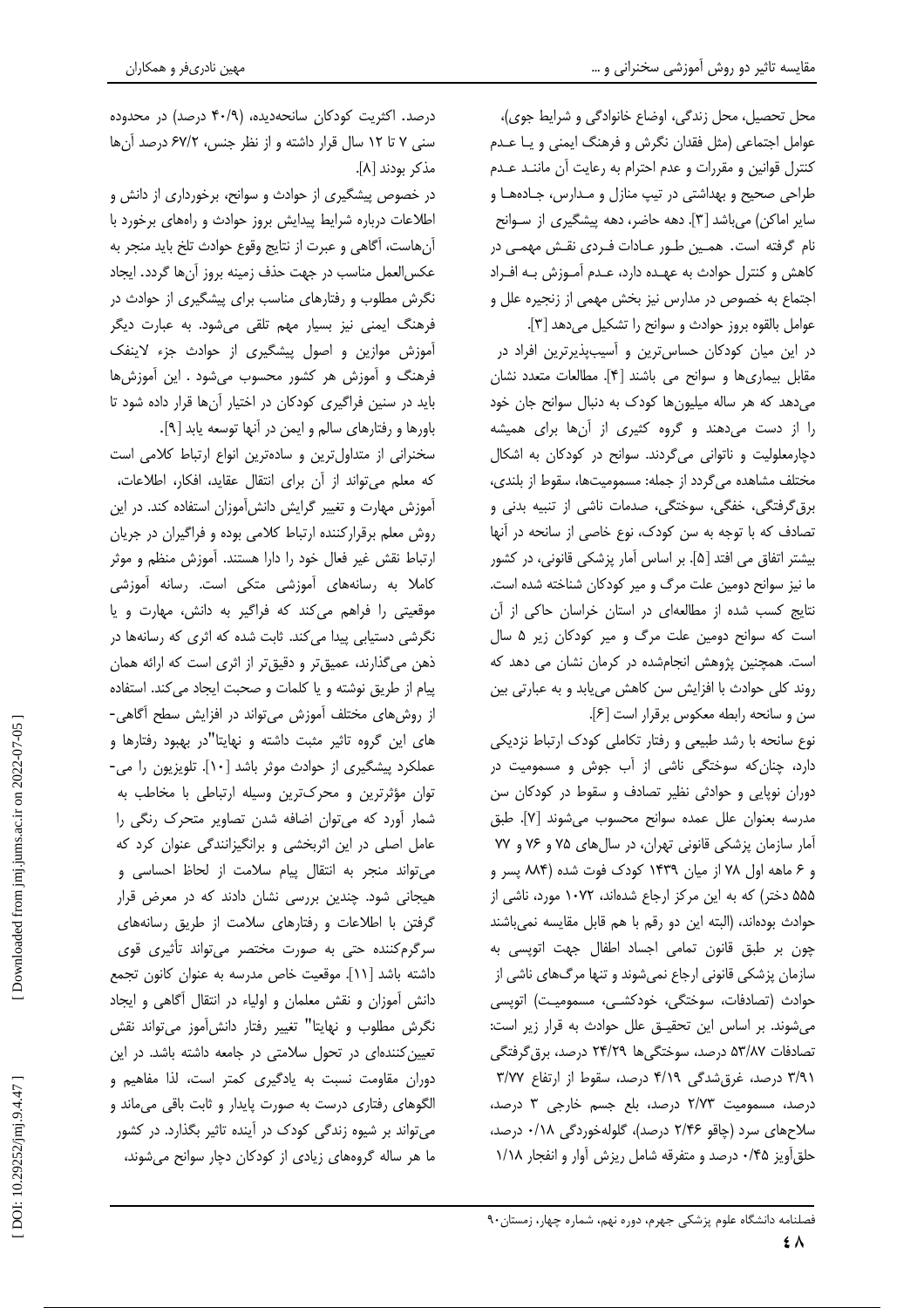که به نظر می رسد فقدان وجود برنامههای مدون پیشگیری بر اساس ویژگیهای سوانح در هر منطقه، یکی از عوامل مهم در عدم موفقیت برنامههای پیشگیری میباشد [۱۲]. بنابراین، این پژوهش به منظور مقایسه تاثیر دو روش آموزشی سخنرانی و نمایش فیلم برآگاهی دانش آموزان پسر پایه سوم ابتدایی درباره ییشگیری از حوادث و سوانح در سال تحصیلی ۸۷-۸۶ صورت گ فت.

## روش کار:

در این مطالعه نیمهتجربی که به منظور تعیین تاثیر آموزش از دو طریق سخنرانی و نمایش فیلم بر آگاهی دانش آموزان پسر پایه سوم ابتدایی در رابطه با پیشگیری از حوادث و سوانح در سال تحصيلي ٨٧–١٣٨۶ انجام شد، جامعه مورد مطالعه، دانش آموزان پسر پایه سوم دبستان مدارس شهر زاهدان بود. با توجه به شرایط و محدودیتهای مطالعه حجم نمونه برای هر گروه ۵۲ نفر در نظر گرفته شد که مجموعا" ۱۰۴ دانش آموز انتخاب شدند. روش نمونهگیری خوشهای بود. بدین ترتیب که در مرحله اول لیست مدارس روزانه از آموزش و پرورش تهیه شد. سپس از دو منطقه ١ و ٢ شهر زاهدان تعدادى از مدارس پسرانه انتخاب شد و از بین کلاس های این مراکز، مجددا" کلاس یا کلاس-هایی برای انجام پژوهش انتخاب شدند و تعدادی از دانشآموزان هر كلاس در صورت تمايل به پرسش نامهها ياسخ دادند. پژوهشگران خود را به واحدهای مورد پژوهش معرفی نموده و هدف از انجام پژوهش را بیان کرده و رضایت آنان را جهت شركت در تحقيق جلب نمودند. سپس نحوه پاسخ دادن به پرسش نامه شرح داده شد و پرسش نامهها در اختیار آنان قرار گرفت. دانش آموزانی که معلولیت ذهنی یا جسمی داشتند یا فرزند حقیقی خانواده نبودند یا با والدین زندگی نمی کردند، از مطالعه حذف گردیدند. در این مطالعه ۲ گروه دانشآموز مورد بررسی قرار گرفتند. جهت گروه اول با روش سخنرانی به مدت ۲۰ دقیقه در مورد پیشگیری از حوادث توضیح داده شد، سپس جهت گروه دوم با استفاده از فیلم به مدت ٢٠ دقیقه روش پیشگیری از حوادث آموزش داده شد. وسیله آموزشی شامل فیلم ۲۰ دقیقهای که با همکاری پژوهشگر و کارشناس مسئول حوادث در مرکز بهداشت استان سیستان و بلوچستان با استفاده از منابع علمی و فیلمهای آموزشی تهیه شد. محتوای آموزشی فيلم و سخنراني بطور خلاصه عبارت است از سقوط، سوختگي، بریدگی، برق گرفتگی، غرقشدگی و خفگی، مسمومیت دارویی، حوادث ناشی از ترافیک، حوادث ناشی از زمین ورزش و مدرسه، بریدگیهای عمیق، خونریزیهای شدید بودند. طریقه آموزش با استفاده از فیلم بدین شکل بود که بعد از انجام پیش آزمون

نمايش فيلم انجام شد و جلسه پرسش و پاسخ بين پژوهشگران و دانش آموزان انجام گردید و در روش سخنرانی نیز بعد از انجام پیش آزمون، مطالب آموزشی به صورت سخنرانی به مدت ۲۰ دقیقه جهت دانش آموزان توضیح داده شد، جلسه پرسش و پاسخ بین پژوهشگران و دانش آموزان انجام گردید. دو هفته به دانش-آموزان مهلت داده شد و سپس پسآزمون از گروهها انجام شد و نتايج دو مرحله با استفاده از آمار توصيفي، تحليلي با نرم افزار SPSS مورد تجزیه و تحلیل قرار گرفت. با توجه به این که واحدهای مورد پژوهش را افرادی با سن و تحصیلات سطح پائین تشکیل میدادند، مشکلاتی از نظر پرکردن پرسشنامهها ایجاد میگردید و همچنین زنگ ورزش و زنگهای تفریح در نمونهگیری اشکال ایجاد نمود. جهت جمعآوری اطلاعات از ١ یرسش،نامه خود ساخته استفاده شد. الف: پرسش،نامه بررسی آگاهی دانشآموزان در مورد پیشگیری از حوادث، که میزان آگاهی دانشآموزان را در مورد پیشگیری از حوادث سنجید. این ابزار خود ساخته بود و طراحی سوالات آن بر اساس اطلاعات علمی موجود در مورد پیشگیری از حوادث انجام شده است. در این ابزار ۱۵ سوال با پرسش های چهارگزینهای مطرح شد و به هر پاسخ درست نمره ١ به هر پاسخ اشتباه هیچ امتیازی تعلق نگرفت. در نهایت آگاهی به نمرات خوب (۱۱ تا ۱۵)، متوسط (۶ تا ١٠) وضعيف (١ تا ۵) تقسيم بندى شد. ب: در ابتداى پرسش-نامه اصلی ۵ سوال در مورد اطلاعات دموگرافیک دانش آموزان مطرح گردید.

روایی ابزار مورد استفاده در این پژوهش با روش اعتبار محتوا سنجیده شد، بدین ترتیب که ابتدا با مراجعه به منابع علمی موجود و بهره گیری از نظر اساتید همکار طرح و مشاور آمار ابزار اولیه تنظیم گردید که جهت نظرسنجی در اختیار ۵ نفر از اعضاء هیات علمی دانشکده پرستاری و مامایی دانشگاه علوم پزشکی زاهدان قرار گرفت. پس از جمعآوری و اعمال نظرات، ابزار تهیهشده جهت بررسی نهایی در شورای پژوهشی مطرح و تایید شد و پایایی پرسشنامه با روش دونیمهسازی مورد سنجش قرار گرفت که آلفای کرامباخ محاسبه شده برابر ۰/۸۵ بود.

## يافتهها:

در گروه سخنرانی ۵۲ نفر دانش آموز شرکت کردند که ۷۵ درصد آنان شغل پدرشان کارمند، ۲۱/۱ درصد شغل پدرشان آزاد و ۳/۸ درصد شغل پدرشان بیکار بوده است. در گروه نمایش فیلم از مجموع ۵۲ نفر، ۵۹/۶ درصد آنان شغل پدرشان کارمند، ۳۰/۹ درصد شغل پدر آزاد و ۹/۵ درصد شغل پدرشان بیکار بوده است. در گروه سخنرانی، از کل ۵۲ دانشآموز، ۶۶/۹ درصد آنها شغل مادرشان خانهدار و ۳۳/۲ درصد مادرشان شاغل بودهاند و در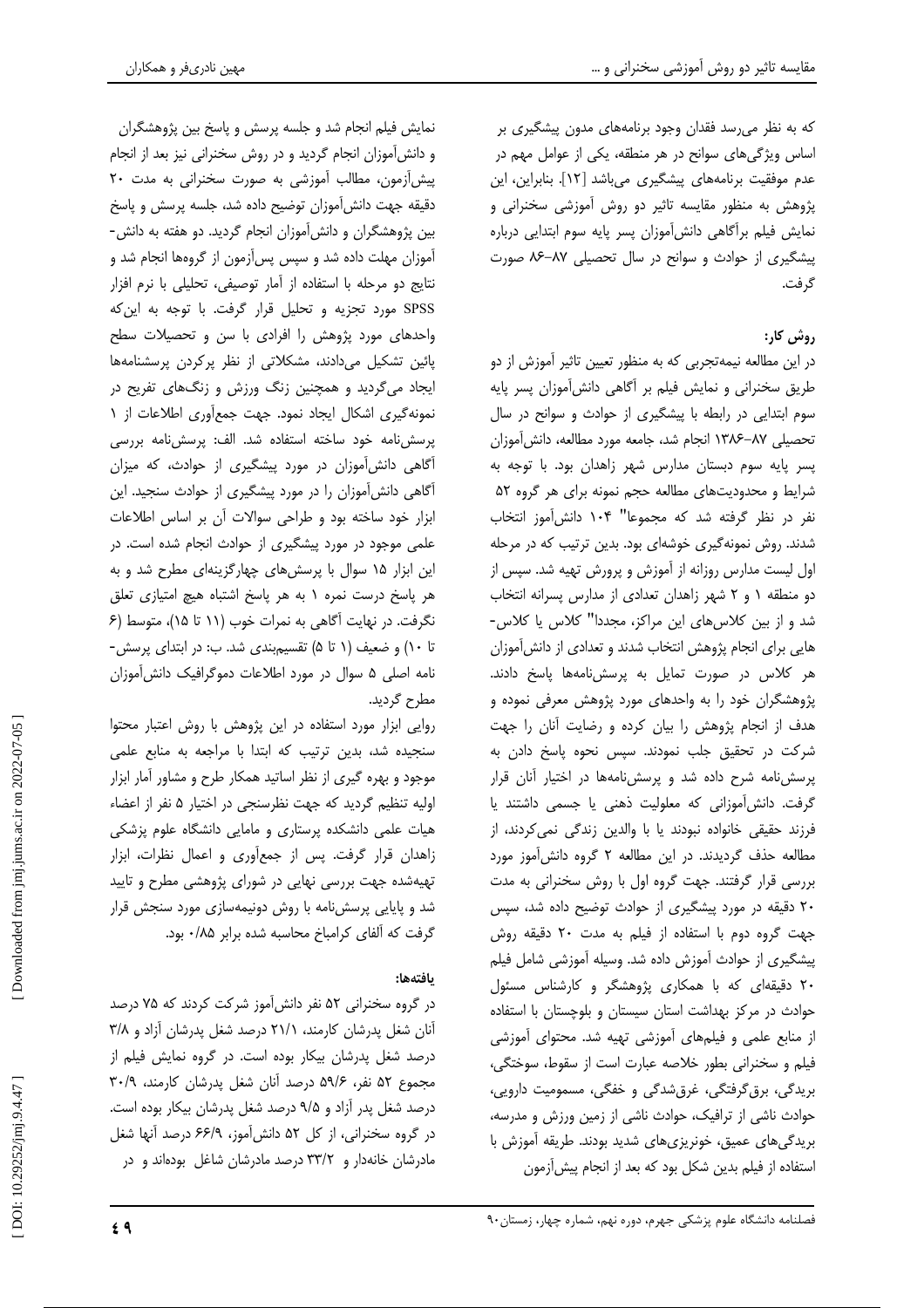گروه نمایش فیلم ۷۳/۴ درصد مادرانشان خانهدار و ۲۶/۶ درصد مادرانشان شاغل بودهاند. از لحاظ تحصیلات پدر در گروه سخنرانی ۴/۷ درصد از پدران زیر دیپلم، ۳۶/۷ درصد تحصیلات دیپلم و ۵۸/۶ درصد تحصیلات دانشگاهی داشتند و در گروه نمایش فیلم ١١ درصد پدران تحصیلات زیر دیپلم، ۴۵/۳ درصد تحصیلات دیپلم و ۴۳/۷ درصد تحصیلات دانشگاهی داشتند. تحصیلات مادر در گروه سخنرانی بدین ترتیب بود: ۱۳/۱ درصد مادران تحصیلات زیر دیپلم، ۳۸/۲ تحصیلات دیپلم و ۴۸/۷ درصد تحصیلات دانشگاهی داشتهاند که در گروه نمایش فیلم

۲۱/۴ درصد تحصیلات زیر دیپلم، ۵۷/۱ درصد تحصیلات دیپلم و ۲۱/۵ درصد تحصیلات درصد دانشگاهی داشتند. بین آگاهی قبل و بعد از مداخله در گروه آموزش سخنرانی از نظر آماری اختلاف معناداری وجود دارد (P<۰/۰۰) به طوری که قبل از آموزش به روش سخنرانی ۱۱/۶ درصد از دانشآموزان دارای آگاهی ضعیف بودند، در حالی که بعد از آموزش هیچ کدام آگاهی ضعیف نداشتند. ضمنا قبل از آموزش به روش سخنرانی ۲۴/۳ درصد آگاهی خوب داشتند، در حالی که بعد از آموزش ٨۵/٧ درصد دارای آگاهی خوب بودند (جدول ١).

| جدول ۱: توزیع فراوانی أگاهی دانش آموزان پسر در خصوص پیشگیری از حوادث در دو گروه سخنرانی و نمایش فیلم  قبل و بعد از آموزش شهرستان زاهدان، سال |  |  |  |
|----------------------------------------------------------------------------------------------------------------------------------------------|--|--|--|
|                                                                                                                                              |  |  |  |

| شيوه أموزشي      |                                      | سخنرانى                 | نمايش فيلم           |                           |
|------------------|--------------------------------------|-------------------------|----------------------|---------------------------|
|                  | قبل از آموزش                         | بعد از آموزش            | قبل از آموزش         | بعد از آموزش              |
| فراواني<br>أگاهى | تعداد(درصد)                          | تعداد(درصد)             | تعداد(درصد)          | تعداد(درصد)               |
| ضعيف             | (115)                                | $(\cdot)$               | (11/a)               | $(\cdot)$                 |
| متوسط            | $(Ff\wedge)$ $\forall$ r             | $(\lambda f/\tau)$ Y    | $(59/7)$ ٣۶          | $(\frac{\gamma}{\gamma})$ |
| خوب              | $(\Upsilon f/\Upsilon)$ ) $\Upsilon$ | $(\lambda \Delta/V)$ ۴۵ | (19/7)               | $(9\lambda/V)$ ۵۱         |
| جمع              | $(\cdots)$ ۵۲                        | $($ ۱۰۰) ۵۲             | $(\cdots)$ ۵۲        | $($ ۱۰۰) ۵۲               |
| نتيجه أزمون      |                                      | $P<\cdot/\cdot\cdot$    | $P<\cdot/\cdot\cdot$ |                           |

بین آگاهی قبل و بعد از مداخله گروه آموزشی نمایش فیلم از نظر آماری اختلاف معناداری وجود دارد (P<۰/۰۰۱). در این گروه قبل از مداخله ۱۱/۵ درصد از مراجعان دارای آگاهی ضعیف بودند، در حالی که بعد از مداخله آگاهی ضعیف به صفر درصد رسید. همچنین قبل از مداخله ۱۹/۲ درصد دارای آگاهی خوب بودند، در حالی که بعد از مداخله ۹۸/۷ درصد در سطح آگاهی خوب قرار داشتند (جدول ۱).

آزمون t مستقل نشان میدهد که میانگین نمره آگاهی اولیه در هر دو گروه تفاوت معناداری ندارد (جدول ۲).

آزمون t مستقل نشان می دهد که تفاوت معناداری در رابطه با افزایش میانگین نمره أگاهی از طریق نمایش فیلم نسبت به  $\left(P<\cdot/\cdot\cdot\right)$  افزایش آگاهی از طریق سخنرانی وجود دارد (جدول ٢).

جدول ۲: میانگین نمره آگاهی دانش آموزان پسر در خصوص پیشگیری از حوادث در دو گروه سخنرانی و نمایش فیلم قبل و بعد از آموزش شهرستان زاهدان، سال

| نتيجه أزمون              | ميانگين و انحراف<br>  معيار نمره أگاهي بعد از آموزش | تعداد | گروه       | نتيجه أزمون  | میانگین و انحراف معیار<br>نمره آگاهی قبل از آموزش | تعداد | گروه       |
|--------------------------|-----------------------------------------------------|-------|------------|--------------|---------------------------------------------------|-------|------------|
| $t = \Delta/\mathcal{F}$ | <b>۱۲/۲۷±۱/۴</b>                                    | ۵٢    | سخنرانے    | t=•/۵۰۴      | $\lambda/\lambda \pm \gamma/\cdot$ ۴              | ۵۲    | سخنراني    |
| $P<\cdot/\cdot\cdot$     | $\lambda\$ + $\pm\tau$                              | 55    | نمايش فيلم | $P<\cdot$ /۶ | $\lambda$ / $\cdot \pm \lambda$ /۶                | 57    | نمايش فيلم |

آزمون t مستقل نشان میدهد که تفاوت معناداری در رابطه با مقايسه ميانگين نمره أگاهي از طريق نمايش فيلم نسبت به افزایش آگاهی از طریق سخنرانی وجود دارد. ۱/۴ ± ۴/۱۶ در

گروه سخنرانی در برابر ۱/۷ ± ۵/۲۱ در گروه نمایش فیلم  $(P<\cdot/\cdot\cdot)$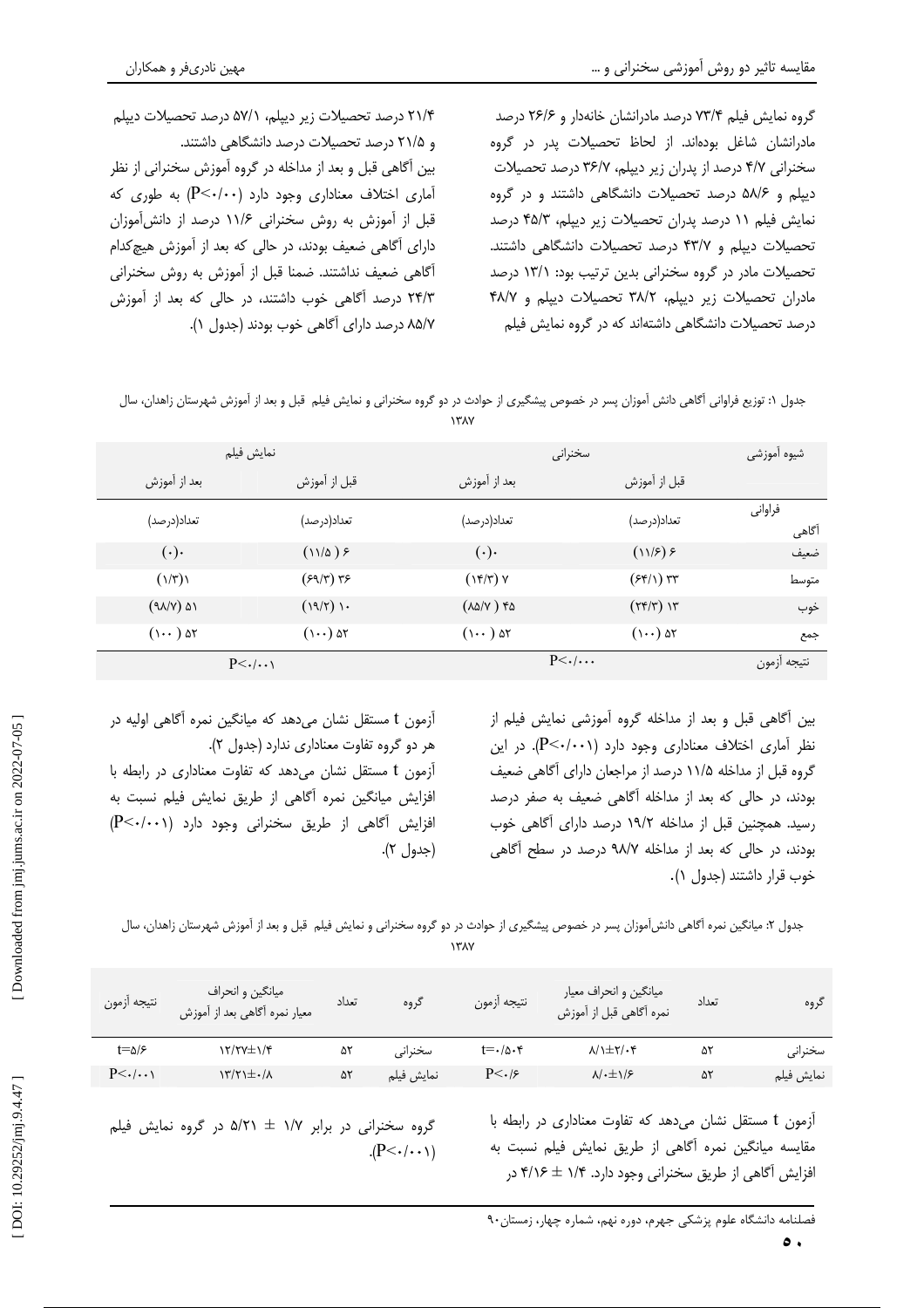ىحث:

نتایج پژوهش حاضر نشان داد بین میانگین نمره آگاهی اولیه در هر دو گروه مداخله سخنرانی و نمایش فیلم تفاوت معناداری وجود ندارد و میانگین آگاهی در هر دو گروه ۸ و ۸/۱ میباشد و دو گروه از نظر میزان آگاهی اولیه همسانی دارند. بعد از مداخله آموزشی، نمره آگاهی در هر دو گروه افزایش یافته است. مقایسه تغییر آگاهی در گروه سخنرانی نشان می دهد که میانگین نمره آگاهی از ۸/۱۰ به ۱۲/۲۷ رسیده است و در گروه نمایش فیلم از میانگین نمره ۸، به میانگین نمره ۱۳/۲۱ رسیده است. تفاوت معناداری در رابطه با افزایش آگاهی از طریق نمایش فیلم نسبت به افزایش آگاهی از طریق سخنرانی وجود دارد (P<۰/۰۰۱)، که فرضيه پژوهش در خصوص افزايش أگاهي از طريق نمايش فيلم نسبت به روش سخنرانی ثابت می شود که با مطالعات صدرزاده، فرهادی و صفری همخوانی دارد [١٣-١۵]. با توجه به نتایج به-دست آمده از این مطالعه به این نتیجه میتوان رسید که آموزش از طریق نمایش فیلم در این مقطع سنی مفیدتر از روش سنتی سخنرانی می باشد. در روش نمایش فیلم می توان قوه تخیل کودک را به کار گرفت و او را با مسئله آموزش به صورت کاربردی درگیر کرد. نوعی انفعال در دانشآموزانی که در روش مداخلهای سخنرانی قرار گرفته بودند، دیده می شد که برخلاف آن نوعی شادابی، هیجان و همکاری در دانش آموزان گروه نمایش فیلم مشاهده میگردید. ولی میتوان گفت در هر دو گروه استقبال از آموزش به عمل آمد و دانشآموزان هر دو گروه با آموزش دهنده همکاری داشتند و شنوندگان خوبی برای موضوع آموزش بودند. در مطالعهای که توسط آزدرو و همکاران در اوكاهاما در سپتامبر ٢٠٠٣ انجام شد، نيز اين نتايج تاييد گردید [۱۶]. آواپتیو نیز در تحقیقی درسال ۲۰۰۸ نشان داد که وسایل ارتباطی به علت اضافه شدن تصاویر متحرک رنگی عامل اصلی در اثربخشی و برانگیزانندگی و انتقال پیام سلامت از لحاظ احساسی و هیجانی می شود [ ١١].

بیشترین حوادث در خانوادههایی رخ میدهد که سطح آگاهی والدین پایین است که با مطالعه فرهادی همخوانی دارد. سطح پایین أگاهی والدین، بی|حتیاطی و عدم وجود نظارت و مراقبت از سوی والدین رابطه معناداری را با افزایش بروز حوادث نشان میدهد و بیش از نصف کودکان آسیبدیده از خانوادههای کارگر، فروشنده و کشاورز بودهاند و آزمونها ارتباط معناداری را بين حوادث و شغل والدين نشان مى دهد [١۴]. طبيبي عنوان می کند که سطح تحصیلات والدین نیز عاملی مرتبط در بروز حوادث کودکان بوده است. آموزشهای ایمنی مربوط به كودكان، از طريق مدرسه، والدين، كتابها و برنامههاى تلويزيوني ارايه مى شوند. والدين مهم ترين منبع أموزش ايمنى

کودکانند، در حالی که آنها رسانههای گروهی را بهترین منبع أموزش ايمني كودكان براي خود مطرح مي كنند [١٢]. در بررسی سوالات پرسش،نامه، کمترین آگاهی به ترتیب در مورد گزینههای زیر بود: در هنگام گاز گرفتگی چه کارهایی را باید انجام داد؟ چگونه می توان به افرادی که دچار برق گرفتگی شده-اند کمک کرد؟ در هنگام شکستگی بهترین اقدام کدام است؟ بیشترین آگاهی نیز در مورد در هنگام بازی در مدرسه چه مواردی را باید رعایت کرد؟ با توجه به این نتایج میتوان در مرحله اول در این موارد که آگاهی ضعیف میباشد، آموزش بیشتری اعمال نمود. در تحقیقی که اسماعیلی و همکاراش در سال ٧٩-٧٨ در مورد الگوى سوانح در كودكان زير ١۵ سال سانحهدیده استان مازندران انجام دادند نیز این نتایج به دست آمد [٧]. با شناخت بهتر الگوهای سوانح میتوان با تدوین برنامههایی منظم و با ارائه هشدارهای بهموقع با توجه به خصوصیات فردی، خانوادگی و ویژگیهای اقلیمی و فرهنگی و ارتباط آن با ویژگیهای سوانح، در جهت کاستن از مرگ و میر و عوارض احتمالی آن، گامی موثر برداشت. اگر نسبت به پیشگیری از حوادث احتمالی آینده اقدامی صورت نگیرد، حوادثی كه خسارات مادى و جسمانى ناچيز به جاى گذاشته است، بى-اهمیت تلقی می شود و در هنگام بروز مجدد همان حادثه خسارت جسمی و مادی وسیعتری بار میآید، لذا بلافاصله حتی بعد از هر حادثه کوچک باید پیرامون آن توجه و تعمق کافی نموده و در جهت ارائه راه حل و پیشگیری از بروز حادثه تلاش لازم را مبذول داشت [۹]. استفاده از روشهای فعال آموزش مثل نمایش فیلم تاثیر شگرفی بر آگاهی افراد به خصوص دانش آموزان سنین مقطع دبستان دارد زیرا، اولا" حس کنجکاوی و قدرت حدس زدن دانشآموزان را بالا می برد و ثانیا" باعث میشود دانش آموزان تجربیات دیگران را درغالب داستان به خود تعمیم دهند و آن را در ذهن خود درونی کنند. اما بدیهی است که برای پیشگیری از حوادث، بدون سازمان دهی و تشكيلات لازم اقدام پيشگيري صورت نمي گيرد. اين يافتهها با

نتايج فرهادي همخواني دارد [١۴]. سطح تحصيلات والـدين نيـز عـاملي مـرتبط در بـروز حـوادث كودكان مي باشد [١۴]. والدين مهم ترين منبـع أمـوزش ايمنـى کودکانند. هم چنین، آموزشهای مربوط به ایمنـی کودکـان بـه والدين در كتابها گنجانده شده است.

**نتیجه گیری:** به طور کلی برنامه آموزشی جامع و مشخصی برای بهبود سطح ایمنی کودکان در کشور وجود ندارد. اما بایـد اشـاره کرد که موضوع ایمنی کودکان هم در مجـامع علمـی و هـم در مجامع برنامهریزی و سیاستگذاری مورد غفلت واقع شده است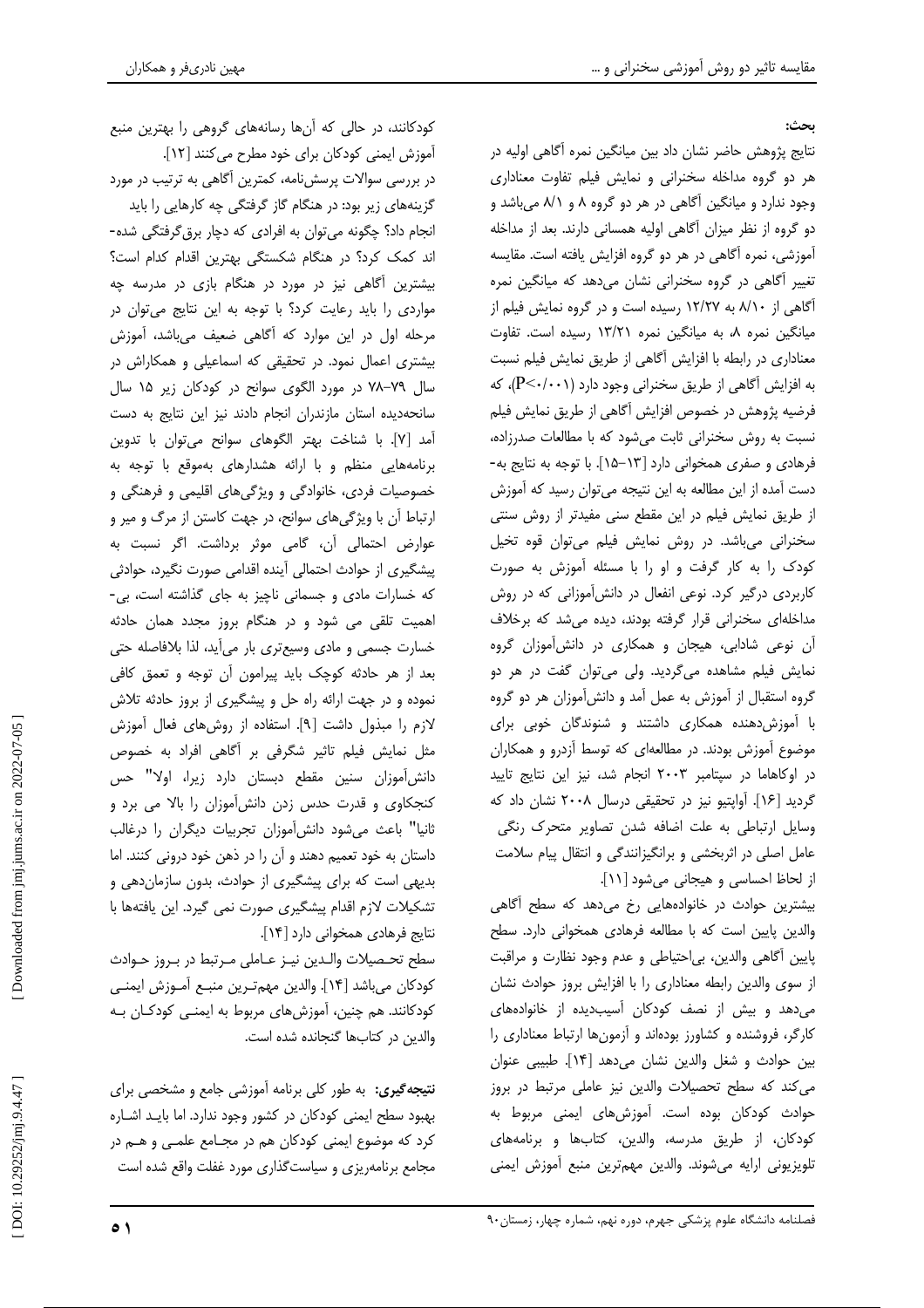حمایت مالی معاونت پژوهشی دانشگاه صورت گرفته است. بدین وسیله از همکاری صمیمانه معاونت های محترم پژوهشی دانشگاه و دانشکده پرستاری و کلیـه افـرادی کـه در جمـع|َوری اطلاعات همكاري نمودنـد ودر ايـن تحقيـق شـركت نمودنـد و همــينطــور از كليــه مــسئولين مــدارس نمونــهگيــرى شــده، سیاسگزاری می گردد. [۱۱]. پیشنهاد می شود که برنامـهریـزی و طراحـی برنامـههـای آموزشی متناسب با سن دانش آموزان درباره پیشگیری از حوادث و سوانح انجام شود و آمـوزش اصـول ايمنـي در برنامـه درسـي دانش آموزان در پایههای مختلف تحصیلی گنجانده شود.

**تقدير و تشكر:** اين پژوهش در قالب يک طرح تحقيقاتي و با

### **Reference:**

1. Azizi F. Epidemiology and control of epidemic diseases in Iran. Tehran: Eshtiagh Publ; 2000. (Persian)

2. Hasanabady S. Accident and events and epidemiology and control of epidemic diseases in Iran. Tehran: Beheshti Univ Press; 2000. (Persian)

3. Helllmseresht P, Delpisheh E. School Health. Chehr Publ. 3<sup>rd</sup> ed. Tehran; 2005: 156-9. (Persian)

4. Whaley L, Wong D. Nursing care of infant and children. Washington DC: Mosby Company; 2007: 727-728, 781-3.

5. Hadadi M. The role of parents on traffic accidents of children about 6-9 years old who refer to emergency wards of hospitals of medical sciences of Shahid Beheshti University on cause of traffic accident. J Shahid Beheshti Univ Med Sci 2006; 25(2): 170-7. (Persian)

6. Soori H, Naghavi M. Childhood deaths from unintentional injuries in rural areas of Iran. Inj Prev 2001;  $4(3) \cdot 222 - 4$ 

7. Esmaeli Z. Aassesment of accident samples in the injured children under age 15 in Mazandaran Province. J Mazandaran Univ Med Sci 2000: 29: 1-6. (Persian)

8. Mahfozi A, Kahany AR, Abolmasoumi Z, et al. Assessment of the level of epidemic mortality causes due to the injury among children under 12 referring to Tehran's legal medicine within 4 years. J Legal Med 2001; 7(24): 5-14. (Persian)

9. Naghavi M, Abolhasani F, Pourmalek F. The burden of disease and injury in Iran 2003. Popul Health Metr 2009;  $7:9.$ 

10. Akbari ME, Naghavi M, Soori H. Epidemiology of deaths from injuries in the Islamic Republic of Iran. East Mediterr Health J 2006; 12(3-4): 382-90.

11. Awopetu O, Brimacombe M, Cohen D. Fetal alcohol syndrome disorder pilot media intervention in New Jersey. Can J Clin Pharmacol 2008; 15(1): e124-31.

12. Tabibi Z. Incidence, causes and prevention of child accidents in Iran: an analysis of existing studies. J Fam Res 2009; 5(2); 179-205. (Persian)

13. Sadrzadeh Y. Comparison of effect of two educational methods of breakfast nutrition in performance of junior school girls in Tehran educational region 6. Res J Health School Res Instit 2005; 4(1): 65-72. (Persian)

14. Farhadi S. Assessment of the effect of education by two methods (lecturing and storytelling) on knowledge and attitude of the third grade juniors of Shahrekord on prevention of accidents. Iran J Nurs 2003;  $4(1)$ : 11 - 7. (Persian)

15. Safary M. Compasion of two methods of lecturing and discussion on learning level and satisfaction of students. J Tehran Univ Med Sci 2006; 65: 59-64. (Persian)

16. Azeredo R, Stephens-Stidham S. Design and implemention of injury prevention curricula for elementary schools: lessons learnt. Inj Prev 2003; 9: 274-8.